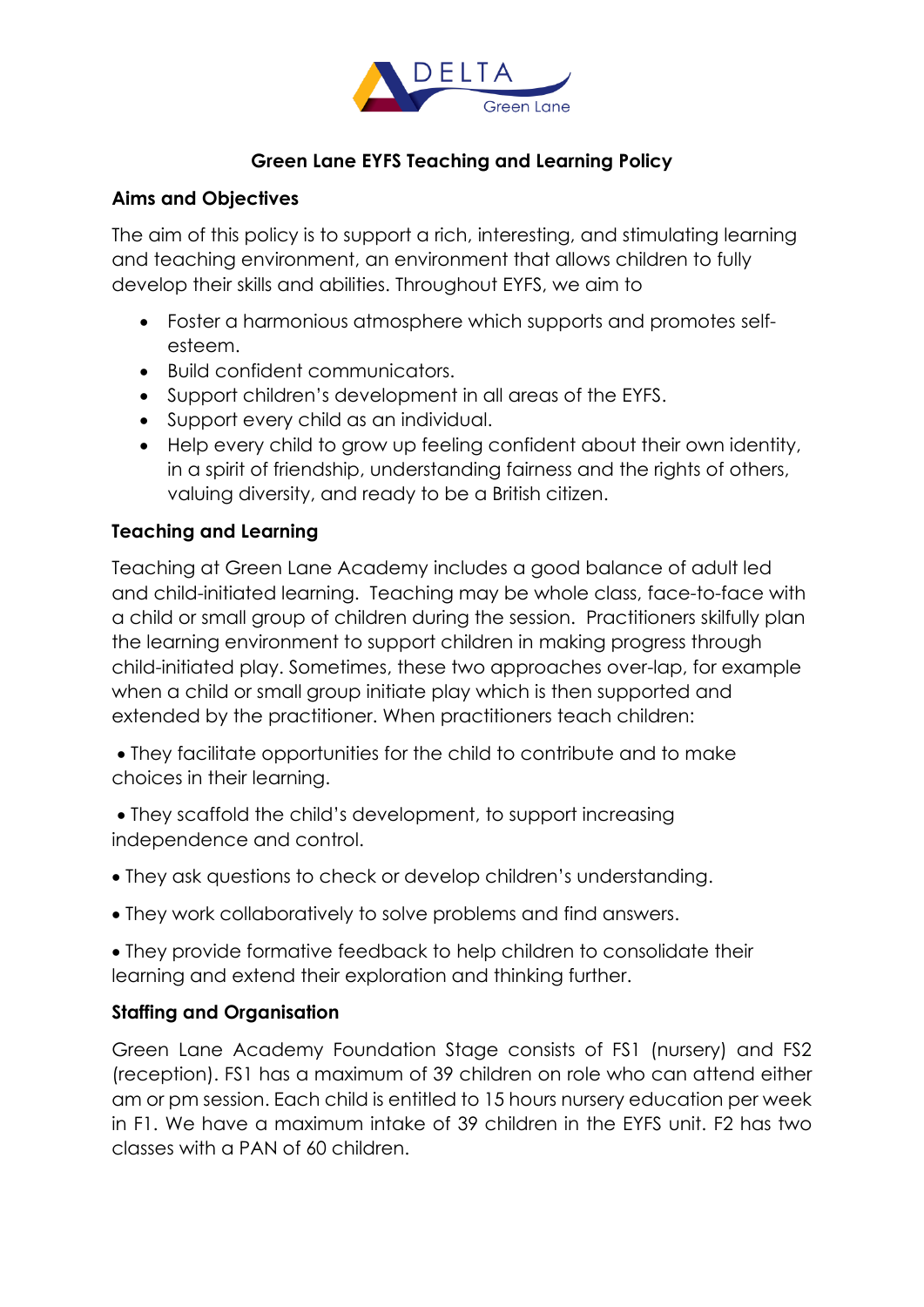

In FS1 and FS2, the children have daily opportunities for structured and free flow play both indoors and outdoors. This time is supported by a Teacher, Early Years Practitioner and a Teaching Assistant, who act as facilitators to the child's learning. All members of the Foundation Stage Team are involved in planning, preparation, and assessment. We are always aiming to improve our teaching skills, knowledge and understanding and so all practitioners are encouraged to participate in local authority courses, in-service, and local cluster group training.

# **Curriculum**

The Nursery and Reception follow the curriculum as outlined in the EYFS document. The EYFS is based on seven key features of effective practice as set out in Development Matters 2021.

- 1. The best for every child
- 2. High-quality care
- 3. The curriculum: what we want children to learn
- 4. Pedagogy: helping children to learn
- 5. Assessment: checking what children have learnt
- 6. Self-regulation and executive function
- 7. Partnership with parents

As part of our best practice we:

• Provide a balanced curriculum, based on the EYFS, across the seven areas of learning.

- Promote equality of opportunity and anti-discriminatory practice.
- Provide early intervention for those who need additional support.
- Work in partnership with parents and where needed outside agencies.
- Plan challenging learning experiences for all our children, based on the individual needs of the child.
- Provide opportunities for our children to engage in adult led learning and self-initiated learning.
- Provide a secure and safe learning environment indoors and outdoors.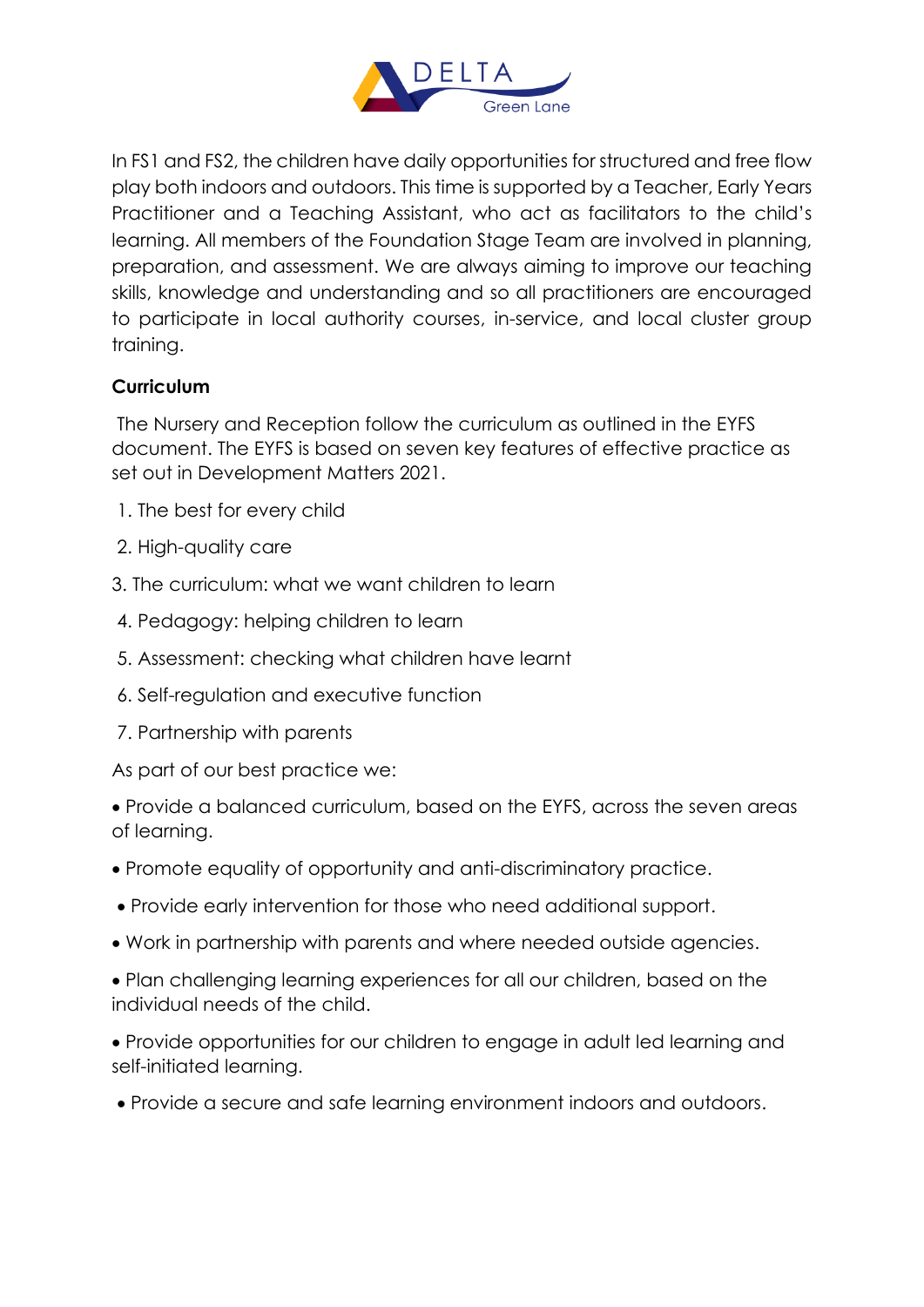

• Plan an exciting and challenging curriculum based on our observations of children's needs, interests, and stages of development across the seven areas of learning.

Areas of Learning:

The EYFS is made up of three prime areas of learning:

- Personal, Social and Emotional Development
- Communication and Language
- Physical Development

There are four specific areas of learning:

- Literacy
- Maths
- Understanding the World
- Expressive Arts and Design

All seven areas of learning and development are important and interconnected. At Green Lane Academy, children are provided with a range of rich, meaningful first-hand experiences, in which children can explore, think creatively and are active. Our curriculum model details how provide a well -balanced curriculum and our planning ensures that each child can develop their knowledge, skills and understanding in every area of the EYFS. Each area of learning and development is implemented through planned, purposeful activities and through a mix of adult led and childinitiated learning. Learning is progressive and built on prior knowledge. The curriculum is ambitious and ensures Year one readiness at the end of the reception year (see curriculum model)

#### **Launchpad for Literacy**

Green Lane Academy use Launchpad for Literacy alongside the curriculum. This approach enables practitioners to

- identify and close skill gaps
- embed speech and language interventions
- ensure progression for all and clarifying 'Quality First Teaching'
- create a firm, broad base of skill readiness for all aspects of literacy, including Phonics.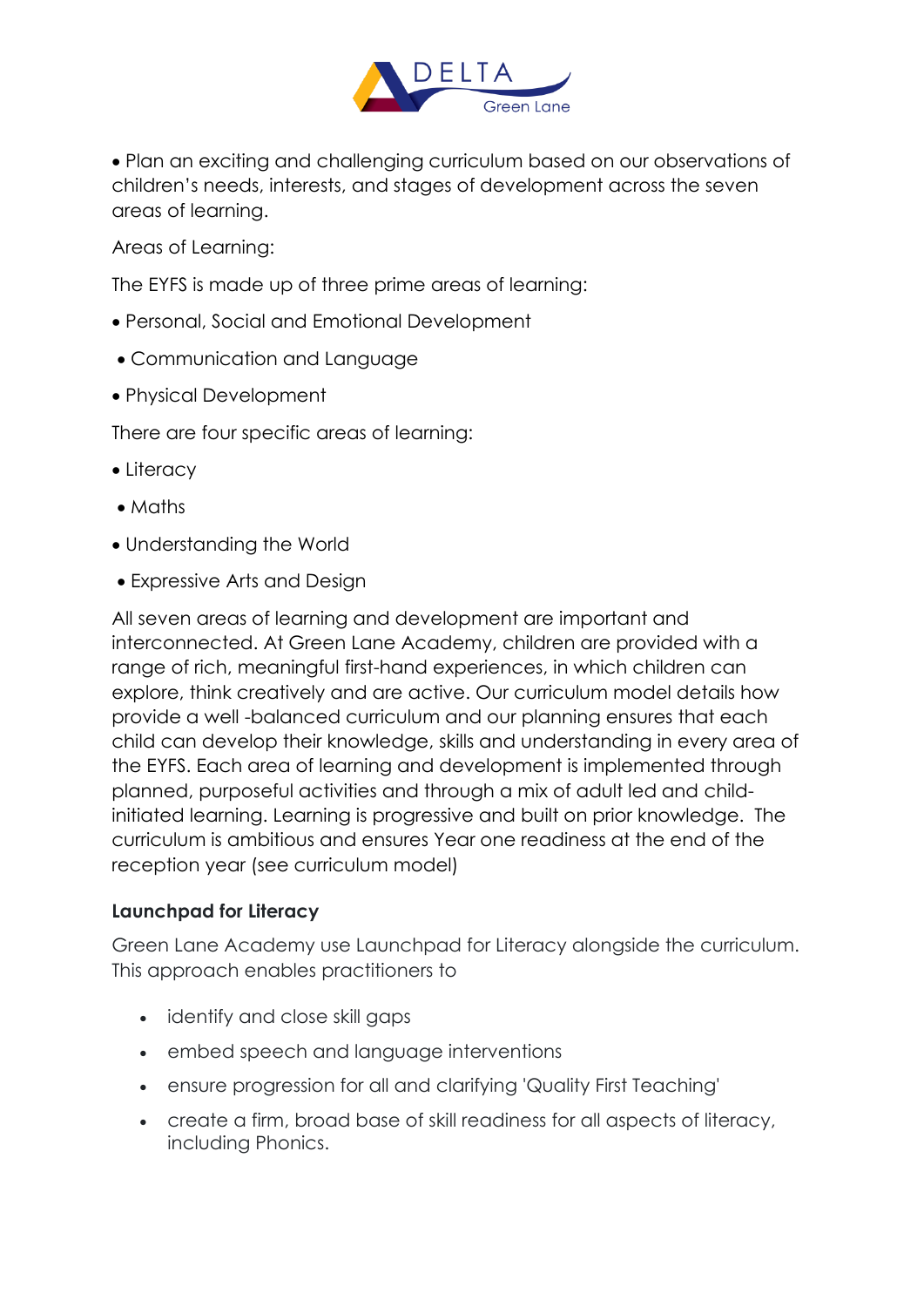

### **Phonics**

The use of phonics is one of the many skills needed to be able to be a reader and writer. We aim to teach high quality phonics to ensure the children have the best start possible in reading and writing. The learning of phonics is the beginning of children's body of knowledge, skills and understanding that are an essential part of learning to read. To read and understand texts children must learn to recognise/decode the words on the page. Good quality phonics teaching allows the child to be secure in the skills of word recognition and decoding which allows children to read fluently. This will result in children being able to read for pleasure and will allow them to move onto developing higher order reading for meaning skills. The teaching of phonics at Green Lane Academy follows the Essential Letters and Sounds (ELS) programme and this flows throughout the curriculum.

In **Nursery**, there is a key focus on daily taught pre-phonics skills. Examples of pre-phonics skills are alliteration, rhyme and environmental sounds. These will be a focus throughout the EYFS unit to ensure they are ready for the formal SSP phonics programme. The phonological awareness strands of the Launch pad for Literacy toolkit are also used to support children's pre-phonic development. For children who are ready, the first stages of the ELS SSP may be done from the summer term before transitioning into Reception.

In the **Reception**, the ELS SSP programme is taught which will continue into key stage 1 and beyond as required. This ensures consistency and fidelity to a high-quality phonics programme.

Our EYFS unit provides a strong continuous provision to enable children to repeat, practise and master. Resources enable children to engage in exploratory play with sounds, investigating variations, pattern, rhyme, voice as well as a range of real sounds through active phonics.

Practitioner's awareness of the opportunities for phonics within the environment will support children's learning, questioning, and sharing experiences are essential for the development of key skills. Children always have access to a range of reading and writing materials, vocabulary rich classrooms are the basis of continuous provision.

#### **Love of Reading**

Green Lane Academy promotes a love of reading, this starts from the very start of a child's journey with us. Books are the key driver throughout our book led curriculum in EYFS and high-quality texts are carefully planned to support learning in line with the seven areas of learning. These texts are used to influence enhancement ideas to add into provision for children to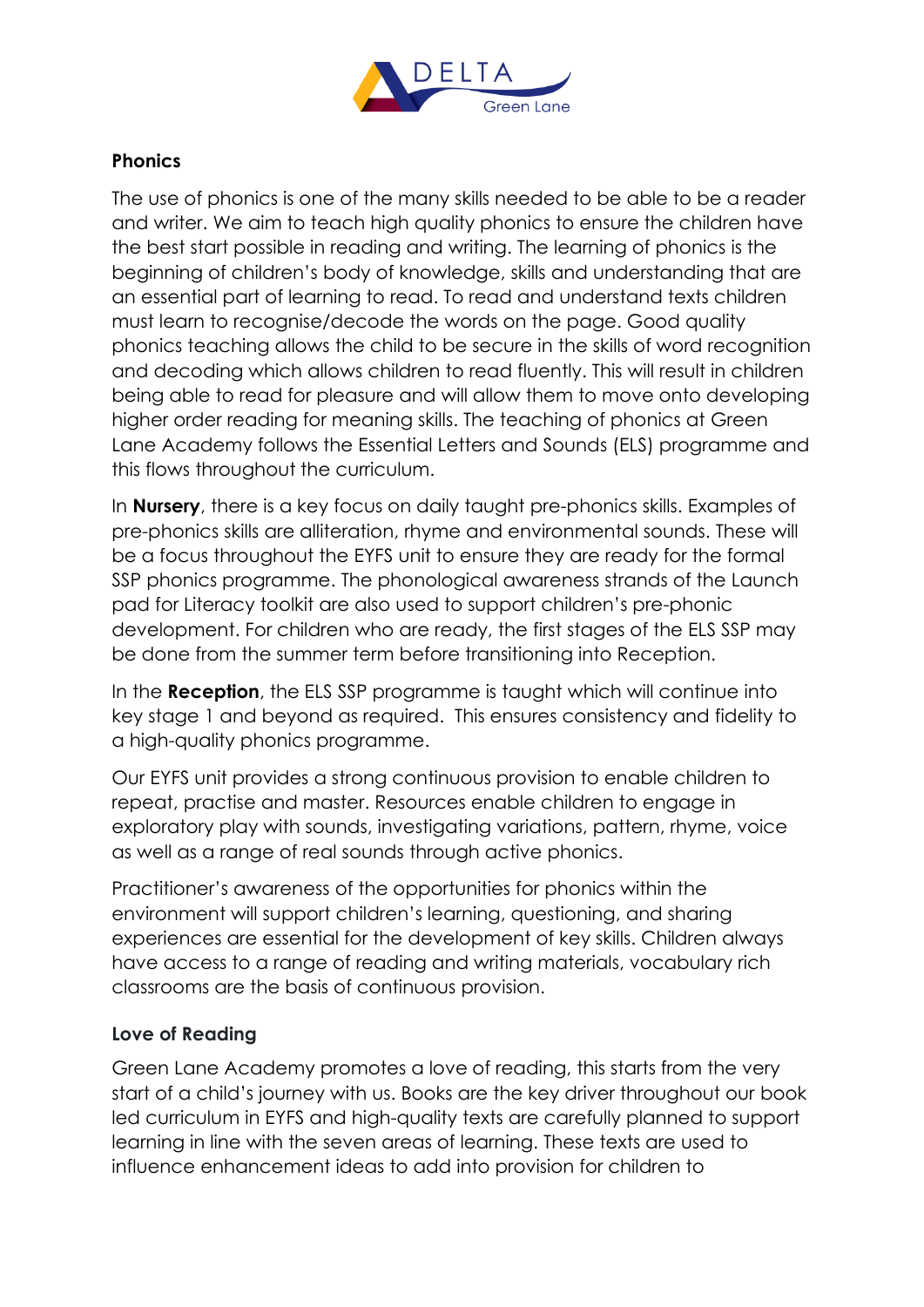

reconsolidate their learning and understanding of the book during continuous provision time. However, Green Lane Academy ensure that there is a clear balance between reflecting a love of books and children's interests in the environment.

### **The Importance of the Environment**

Environment activities and experiences are arranged to promote independence. Opportunity is given by adults to play co-operatively, alone, or time is given for children to stand and observe. There must be time and space allowed to develop play both inside and outside, safely, and securely.

The environment is aesthetically appealing with lots of examples of children's current work included in child centred displays.

Displays are limited to identified notice boards to reduce visual clutter. Displays include examples of children's speech where possible and appropriate and give children opportunities to talk about, review and think about their previous experiences and learning (metacognition). Clear guidelines and boundaries promote positive behaviour.

Displays in the Early Years Foundation Unit at Green Lane Academy reflect the children's learning. Children contribute to the displays and can see the journey their learning takes. Where appropriate, displays will support children's learning in the form of working walls and some displays will be celebrating their creations.

#### **Assessment**

We begin our assessment processes through getting to know each child, using close observation in structured and incidental ways. Practitioner knowledge supports the majority of judgements of children through daily discussions and moderation. Purposeful observations and significant wow moments are recorded through our observational assessment tool, Evidence Me, and are assessed to indicate the child's level of development. Recorded assessments/observations lead to action for the child, identifying next steps of development. This is a process of formative assessment. Children are involved in this process through their daily discussions, circle times and through their Learning journals. They can reflect on their learning and voice their opinions. Tracking assessment systems such as the EYFS RAG (Evidence Me) allow us to identify children at risk of making poor progress – always remembering that in the early years, progress can be uneven. Practitioners identify the 20% of children in their class at risk of making poor progress and they specifically focus planning to meet their needs. Staff also identify the more able children (assessed as being ahead of the expected levels of development in EYFS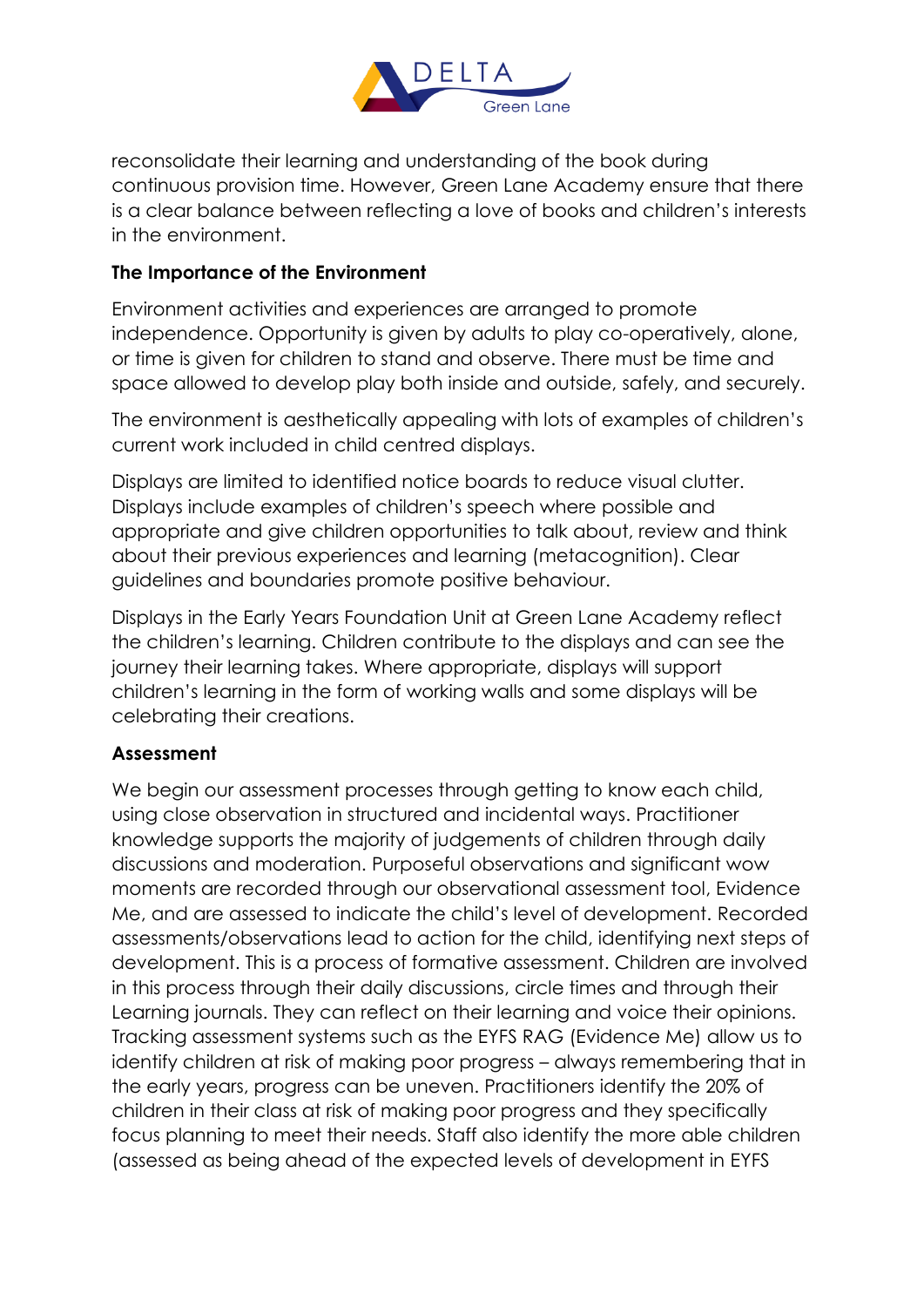

Development Matters) to ensure that we plan rich and stimulating experiences to extend their learning. Progress data is entered into our RAG on entry and at every 6 weeks. We moderate our assessments through internal processes, and through moderation cluster meetings with other schools in the Trust.

# **Special Educational Needs**

Staff will always appropriately modify learning and teaching for children with SEN and/or disabilities. We value each child as a unique individual and are familiar with and meet all the requirements of relevant equal opportunities legislation regarding race, gender and disability. We work closely and in partnership with parents and any other involved agencies to meet the needs of our children through provision that is inclusive to all. Children with identified Special Educational needs and /or disabilities will have a graduated approach, developed with the support of parents and any involved agencies. Much of the plan will be included on the Provision Map, which enables us to engage with a range of children's needs through regular, planned provision which is additional to the core curriculum. Children at the stage 2 of the graduated approach will benefit from additional levels of differentiation and in class support. The SENCO monitors the progress of all children with SEN to ensure that they are benefitting from an appropriate curriculum which enables them to feel safe and secure, and to learn effectively. Where children with SEN are making poor progress, further assessment is undertaken, or support sought.

# **Parental Partnership**

We recognise that parents/carers are the child's first and most enduring educators. When parents/carers and practitioners work together in the early years settings, the results have a positive impact on the child's development. A successful partnership needs to be a two-way flow of information, knowledge and expertise. We aim to develop this by:

- Outlining the Foundation Stage curriculum to parents/carers during parent's evenings, 'Stay and Play' sessions and FS1 transition meeting to enable them to understand the value of supporting their child's learning at home.
- Encouraging parents/carers to complete all aspects of the starter packs.
- Operating an 'open door' policy, whereby parents/carers can come and discuss concerns and developments in an informal manner.